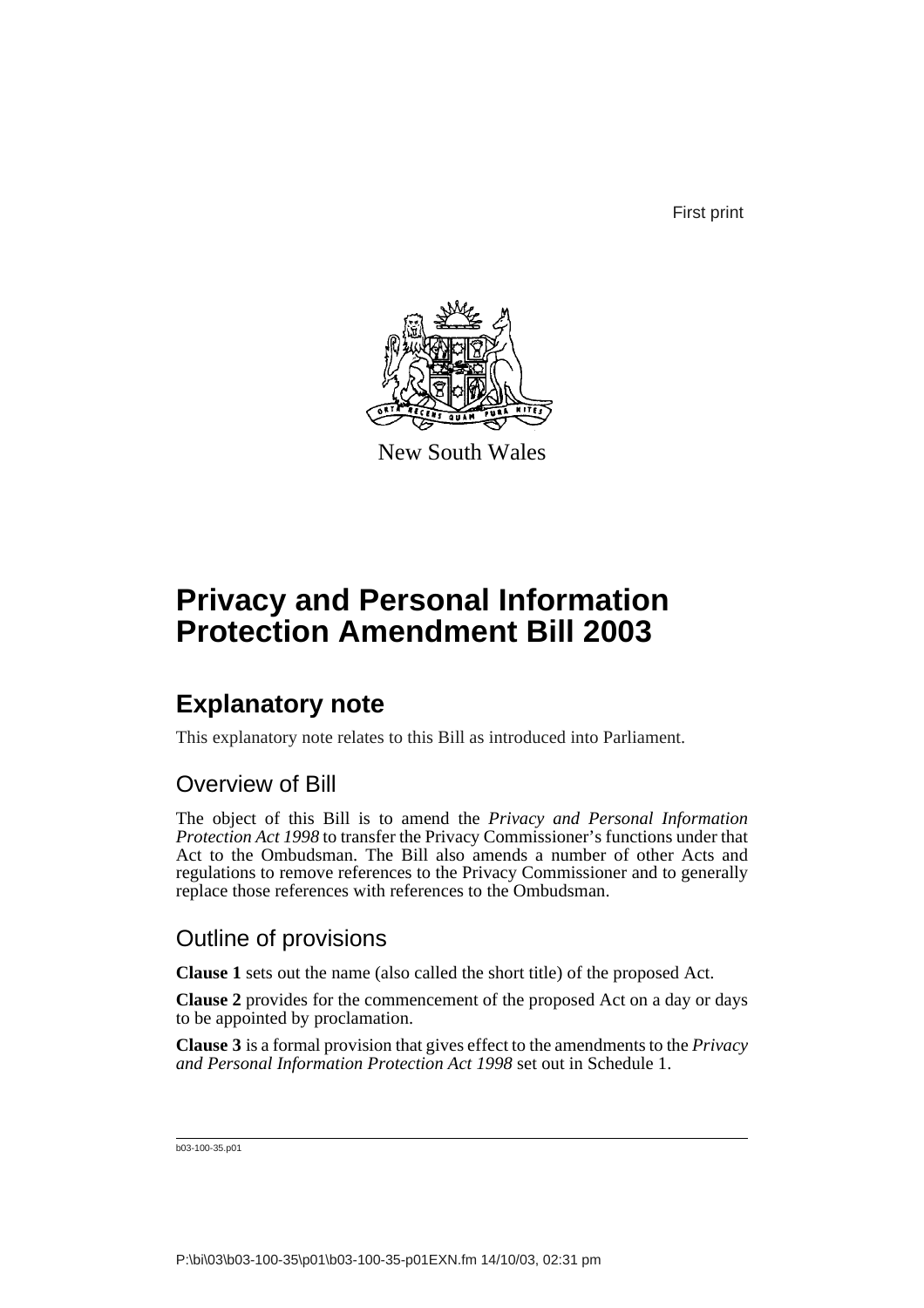Explanatory note

**Clause 4** is a formal provision that gives effect to the amendments to the Acts and regulations specified in Schedule 2.

#### **Schedule 1 Amendment of Privacy and Personal Information Protection Act 1998**

**Schedule 1 [8]** repeals Division 1 of Part 4 of the Act which provides for the appointment of a Privacy Commissioner and contains provisions relating to the staff of that office. **Schedule 1 [1], [2] and [23]** (to the extent that Schedule 1 [23] repeals Schedule 1 to the Act) are consequential amendments.

**Schedule 1 [3]** provides that the Minister may determine what is a relevant privacy law for the purposes of section 19 (2) of the Act (which relates to the disclosure of personal information to persons or bodies outside of New South Wales). This function is currently exercised by the Privacy Commissioner. **Schedule 1 [4]** requires the Minister to consult the Ombudsman before making such a determination.

**Schedule 1 [6]** replaces certain references in the Act that relate to the Privacy Commissioner with references to the Ombudsman so as to transfer the Privacy Commissioner's functions under the Act to the Ombudsman. **Schedule 1 [5], [7], [9]–[12] and [15]** are consequential on the Privacy Commissioner's functions being transferred to the Ombudsman. Also, **Schedule 1 [16]** omits provisions relating to the Privacy Commissioner that would, on the transfer of the functions of that office to the Ombudsman, be duplicated in the *Ombudsman Act 1974*.

**Schedule 1 [13]** provides that the Minister, instead of the Privacy Commissioner, may make a direction under section 41 of the Act exempting a public sector agency from complying with an information protection principle or a privacy code of practice under the Act. **Schedule 1 [14]** requires the Minister to consult the Ombudsman before making such a direction.

**Schedule 1 [17]** enables the Ombudsman, if a complaint is made under the *Privacy and Personal Information Protection Act 1998* that relates to the conduct of a public sector agency, to decide not to deal with the complaint under the Act but deal with it instead as a complaint under section 12 of the *Ombudsman Act 1974*.

**Schedule 1 [19]** removes the Privacy Commissioner's role in undertaking internal reviews on behalf of the public sector agency. **Schedule 1 [18]** is a consequential amendment.

**Schedule 1 [20]** repeals Part 7 of the Act which provides for the establishment of a Privacy Advisory Committee. **Schedule 1 [23]**, to the extent that it repeals Schedule 2 to the Act, is a consequential amendment.

Explanatory note page 2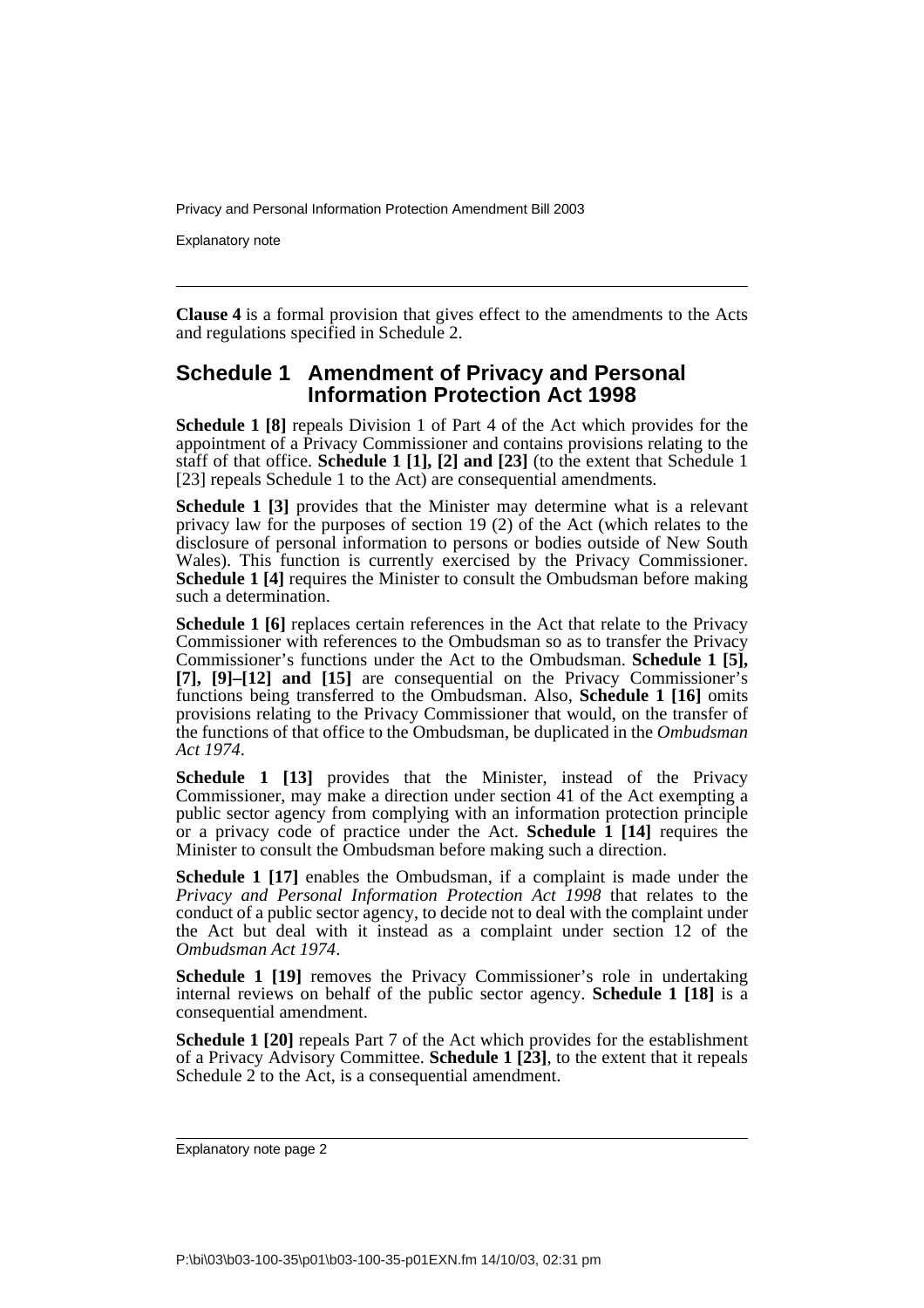Explanatory note

**Schedule 1 [21]** extends, by 1 year, the timeframe for the review of the Act that must be carried out by the Minister under section 75 of the Act. **Schedule 1 [22]** provides that the Minister, in undertaking the review of the Act, may not investigate certain matters or reconsider certain decisions in relation to the investigation of complaints under the Act.

**Schedule 1 [25]** enables regulations of a savings and transitional nature to be made as a consequence of the enactment of the proposed Act. **Schedule 1 [24] and [26]** insert Part headings into Schedule 4 to the Act.

**Schedule 1 [27]** inserts savings and transitional provisions consequent on the enactment of the proposed Act. In particular, provision is made for the abolition of the Privacy Advisory Committee and for references to the Privacy Commissioner to be construed as references to the Ombudsman.

#### **Schedule 2 Amendment of other legislation**

Schedule 2 amends the Acts and regulations listed below. The amendments are largely consequential on the transfer of the Privacy Commissioner's functions under the *Privacy and Personal Information Protection Act 1998* to the Ombudsman.

*Children (Detention Centres) Regulation 2000*

*Crimes (Administration of Sentences) Regulation 2001*

*Crimes (Forensic Procedures) Act 2000*

*Defamation Act 1974*

*Freedom of Information Act 1989*

*Freedom of Information Regulation 2000*

*Health Records and Information Privacy Act 2002*

*Ombudsman Act 1974*

*Road Transport (Driver Licensing) Act 1998*

*Road Transport (Safety and Traffic Management) (Road Rules) Regulation 1999*

*Roads Act 1993*

*Statutory and Other Offices Remuneration Act 1975*

In particular, **Schedule 2.8 [3]** amends the *Ombudsman Act 1974* to provide that the conduct of public authorities in relation to alleged violations of the privacy of persons is no longer conduct that is excluded from being the subject of a complaint under section 12 of that Act or of an investigation by the Ombudsman under that Act.

Explanatory note page 3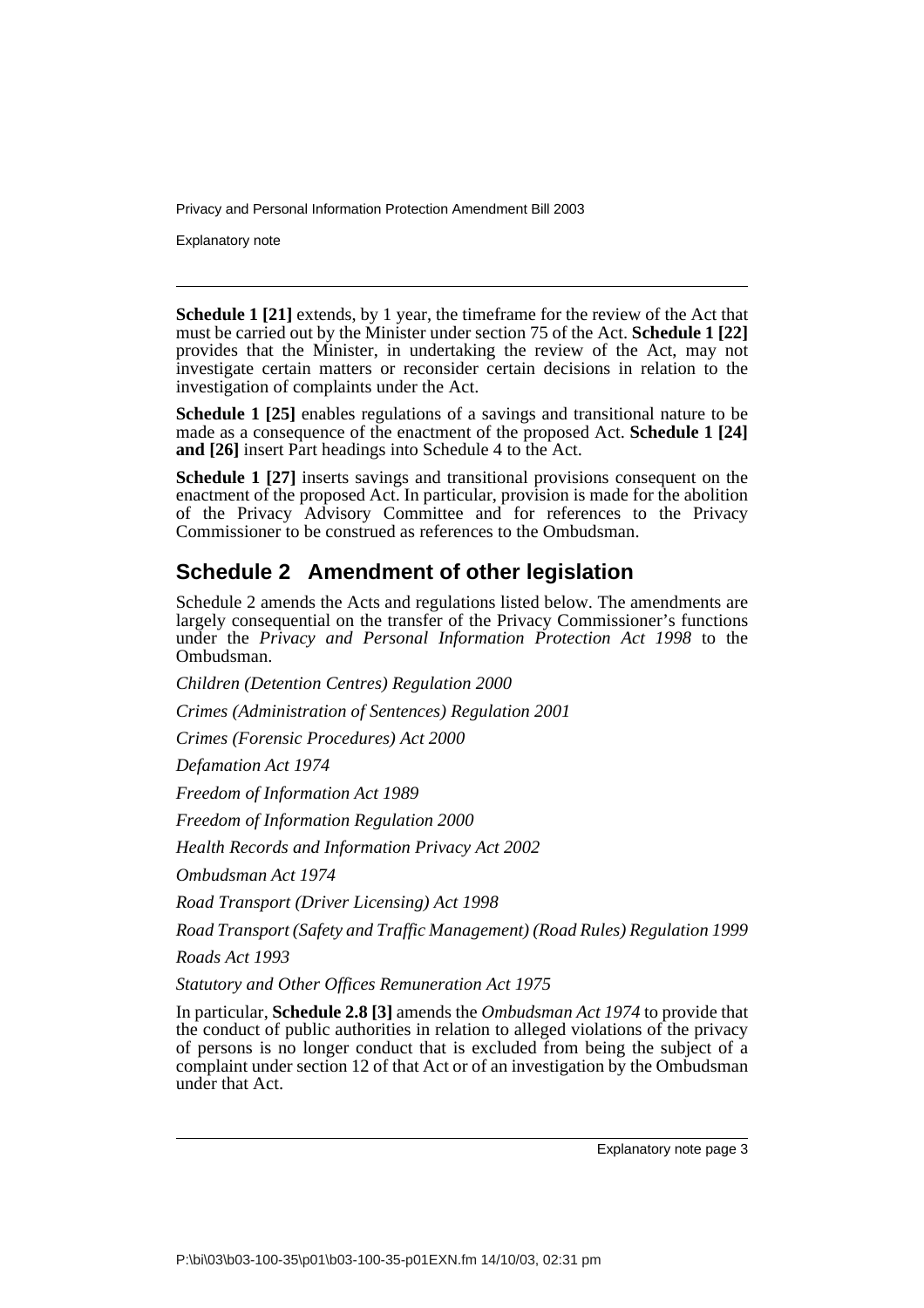Explanatory note

Explanatory note page 4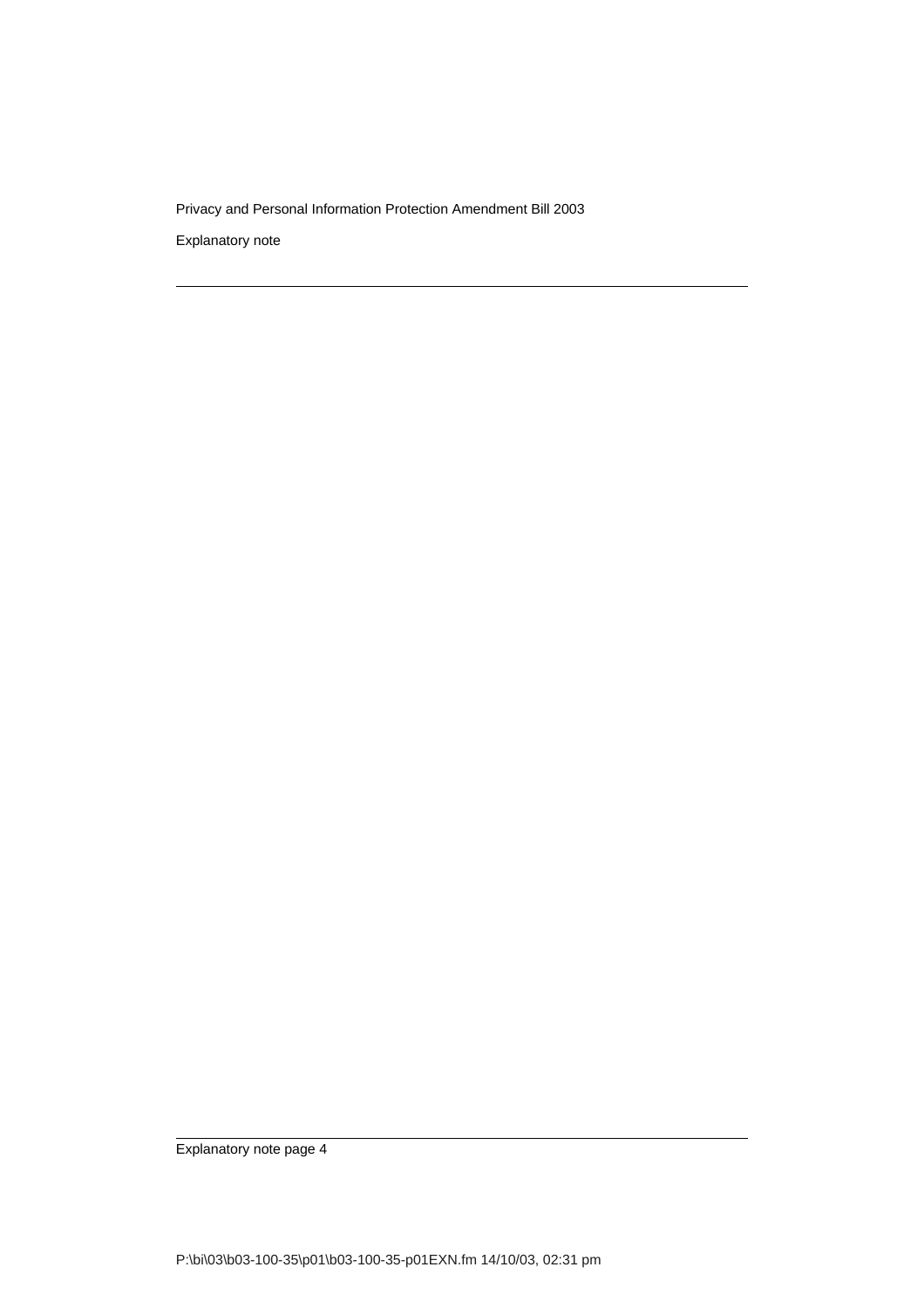First print



New South Wales

# **Privacy and Personal Information Protection Amendment Bill 2003**

## **Contents**

|            |                                                                             | Page |
|------------|-----------------------------------------------------------------------------|------|
|            | Name of Act                                                                 |      |
| 2          | Commencement                                                                | 2    |
| 3          | Amendment of Privacy and Personal Information Protection<br>Act 1998 No 133 |      |
| 4          | Amendment of other legislation                                              |      |
| Schedule 1 | Amendment of Privacy and Personal Information Protection<br>Act 1998        |      |
| Schedule 2 | Amendment of other legislation                                              | 9    |

b03-100-35.p01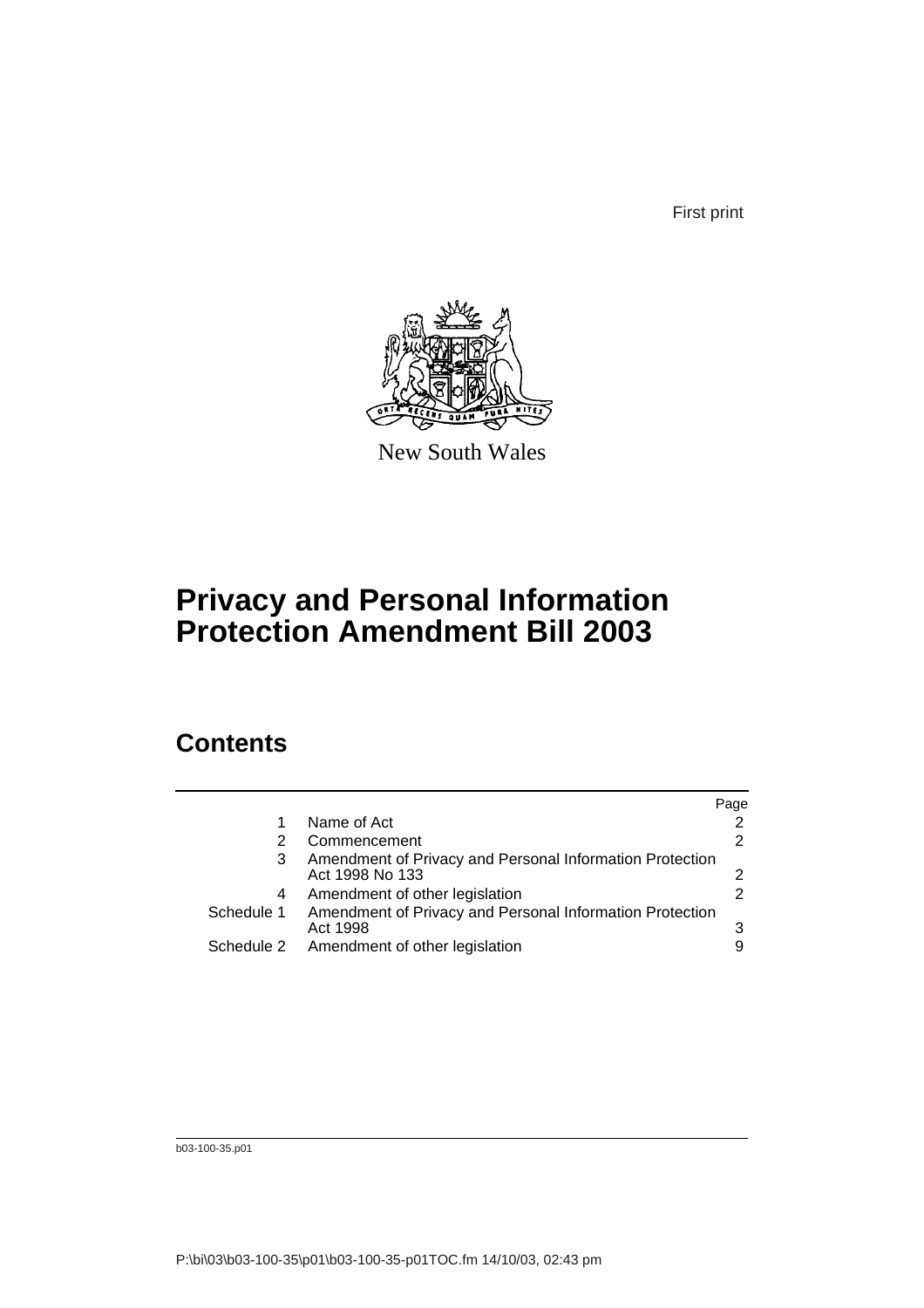**Contents** 

Page

Contents page 2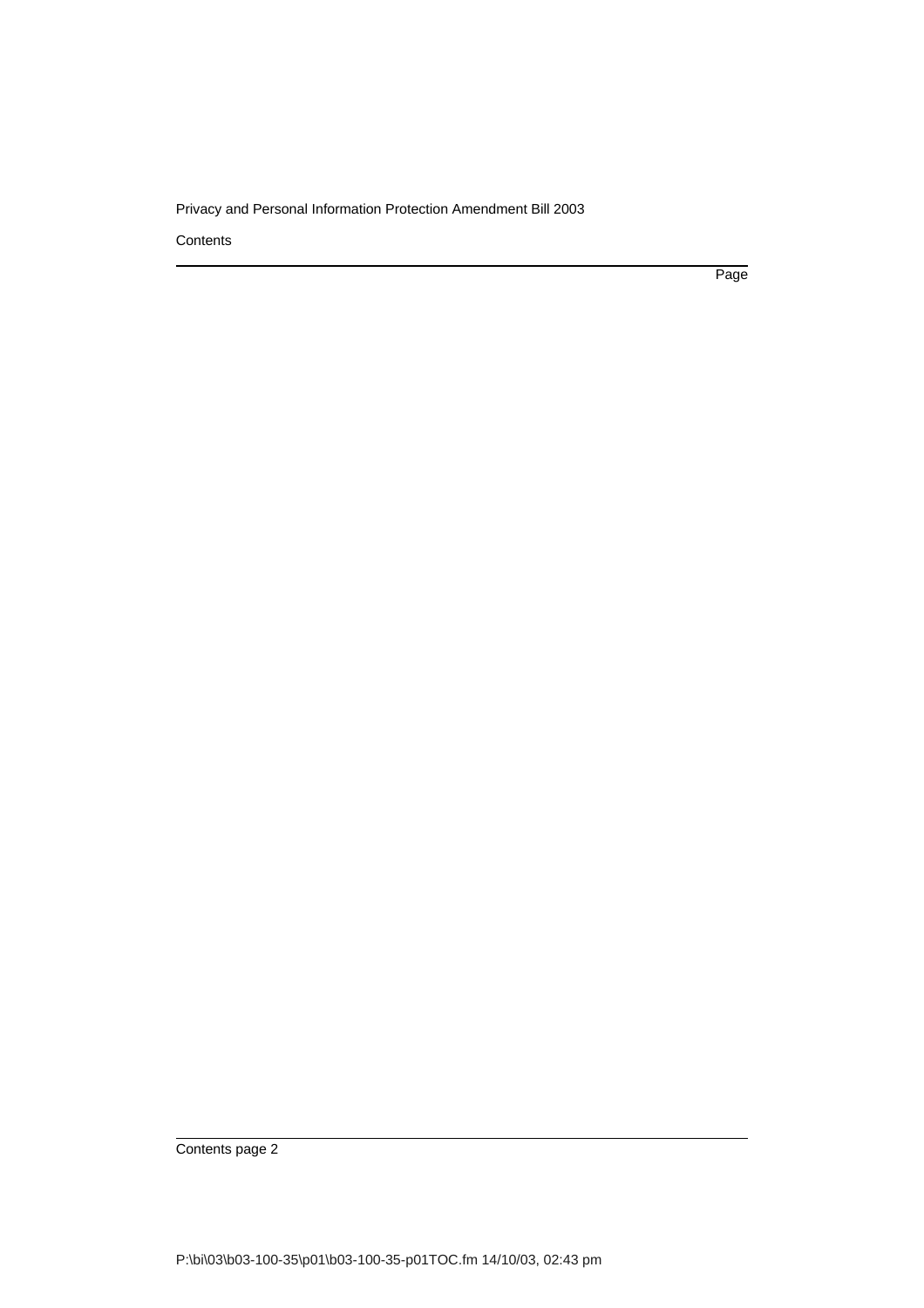

New South Wales

# **Privacy and Personal Information Protection Amendment Bill 2003**

No , 2003

#### **A Bill for**

An Act to amend the *Privacy and Personal Information Protection Act 1998* to transfer the functions of the Privacy Commissioner to the Ombudsman; to amend other Acts and regulations consequentially; and for other purposes.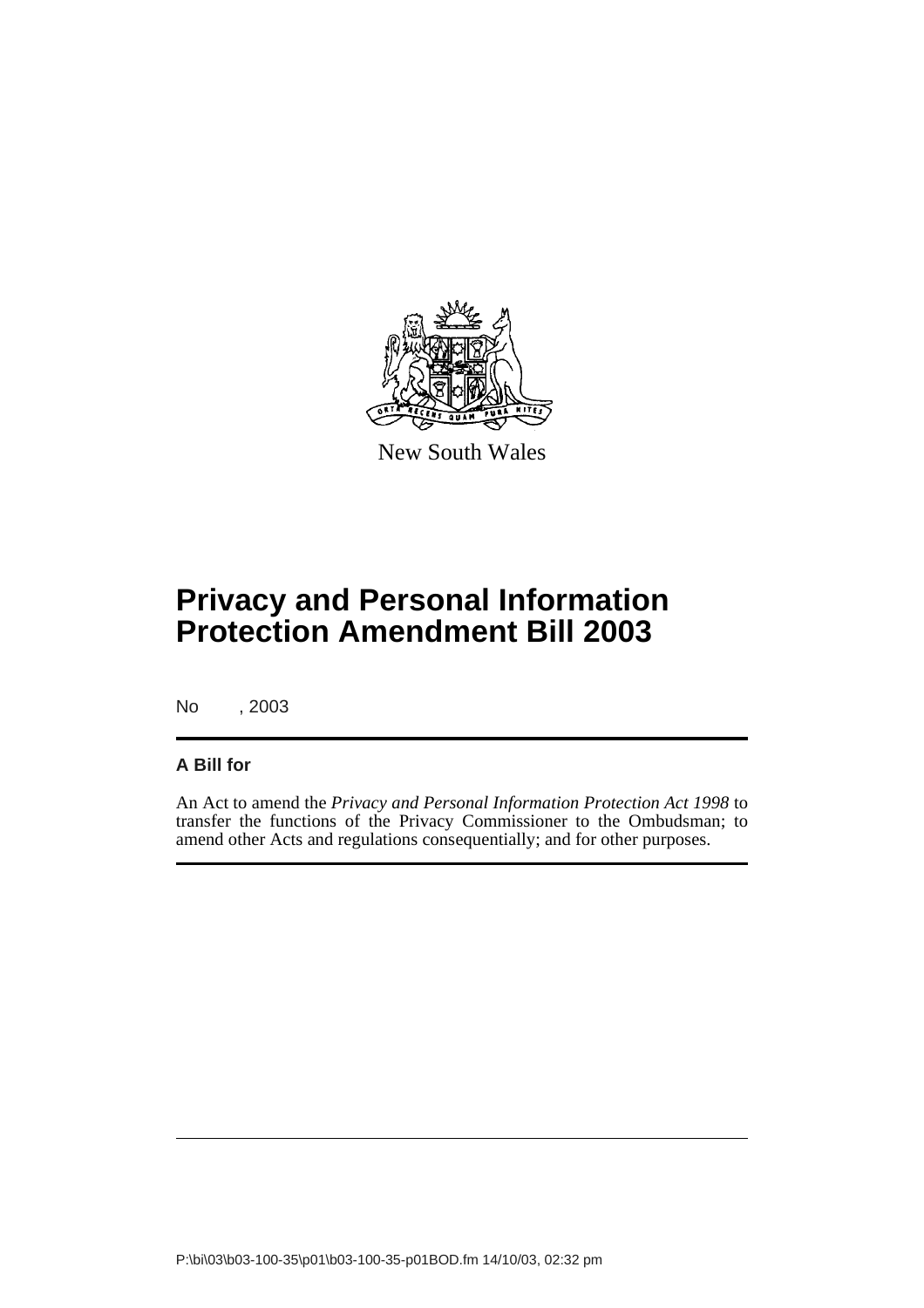<span id="page-7-3"></span><span id="page-7-2"></span><span id="page-7-1"></span><span id="page-7-0"></span>

| The Legislature of New South Wales enacts: |                                                                                                  |                     |
|--------------------------------------------|--------------------------------------------------------------------------------------------------|---------------------|
| 1                                          | <b>Name of Act</b>                                                                               | 2                   |
|                                            | This Act is the Privacy and Personal Information Protection<br>Amendment Act 2003.               | 3<br>4              |
| $\mathbf{2}$                               | <b>Commencement</b>                                                                              | 5                   |
|                                            | This Act commences on a day or days to be appointed by<br>proclamation.                          | 6<br>$\overline{7}$ |
| 3                                          | Amendment of Privacy and Personal Information Protection Act<br>1998 No 133                      | 8<br>9              |
|                                            | The Privacy and Personal Information Protection Act 1998 is<br>amended as set out in Schedule 1. | 10<br>11            |
| 4                                          | Amendment of other legislation                                                                   | 12                  |
|                                            | Each Act and regulation specified in Schedule 2 is amended as set<br>out in that Schedule.       | 13<br>14            |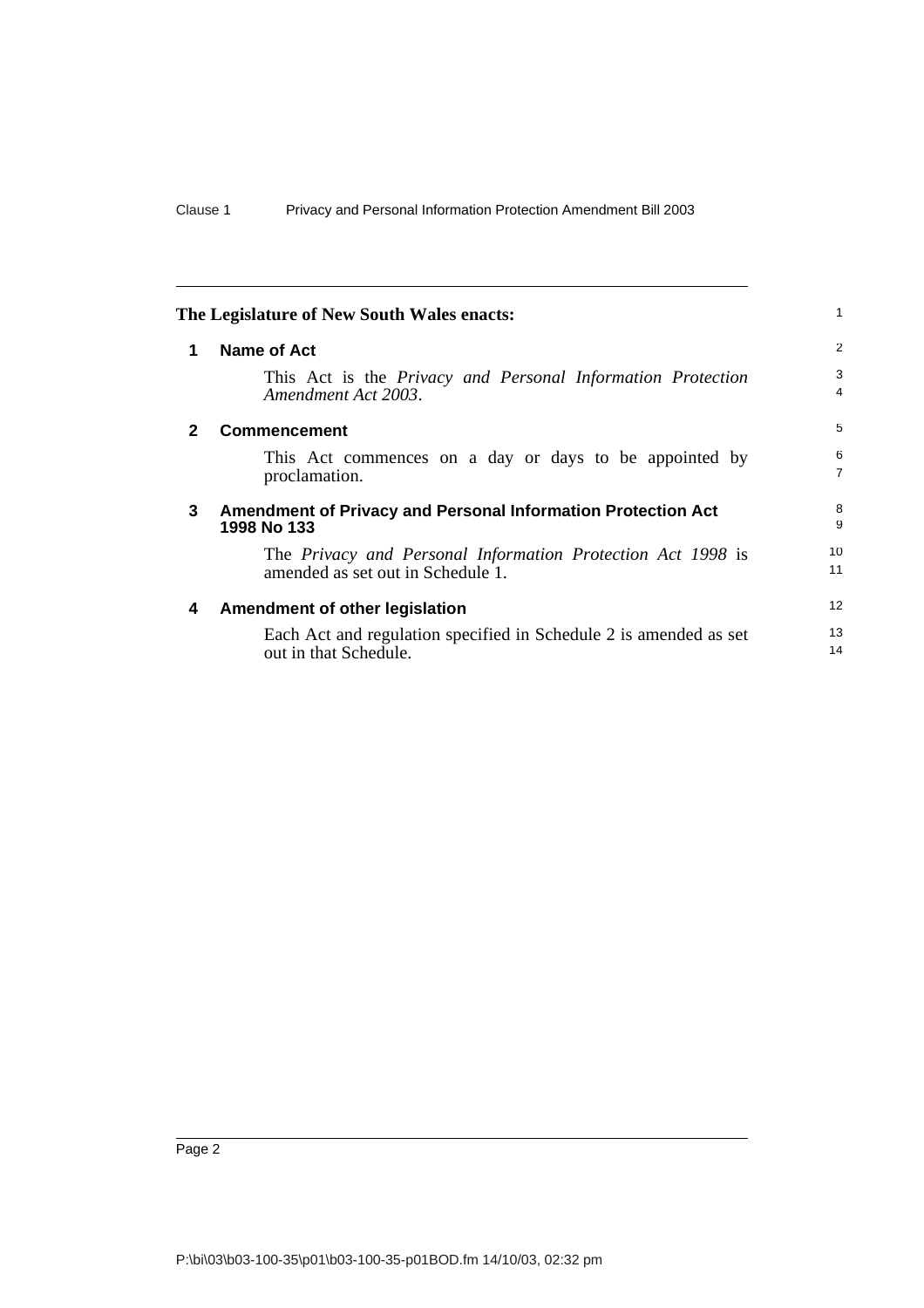Amendment of Privacy and Personal Information Protection Act 1998 Schedule 1

<span id="page-8-0"></span>

| <b>Schedule 1 Amendment of Privacy and Personal</b><br><b>Information Protection Act 1998</b> |                       |                                                                                                                                                                                                                                              | $\mathbf{1}$<br>$\overline{2}$ |
|-----------------------------------------------------------------------------------------------|-----------------------|----------------------------------------------------------------------------------------------------------------------------------------------------------------------------------------------------------------------------------------------|--------------------------------|
|                                                                                               |                       | (Section 3)                                                                                                                                                                                                                                  | 3                              |
| $[1]$                                                                                         | Long title            |                                                                                                                                                                                                                                              | 4                              |
|                                                                                               |                       | Omit "to provide for the appointment of a Privacy Commissioner;".                                                                                                                                                                            | 5                              |
| [2]                                                                                           |                       | <b>Section 3 Definitions</b>                                                                                                                                                                                                                 | 6                              |
|                                                                                               |                       | Omit the definition of <i>Privacy Commissioner</i> .                                                                                                                                                                                         | $\overline{7}$                 |
| [3]                                                                                           | information           | Section 19 Special restrictions on disclosure of personal                                                                                                                                                                                    | 8<br>9                         |
|                                                                                               |                       | Omit "Privacy Commissioner" from section 19 (3).                                                                                                                                                                                             | 10                             |
|                                                                                               |                       | Insert instead "Minister".                                                                                                                                                                                                                   | 11                             |
| [4]                                                                                           | Section 19 (3A)       |                                                                                                                                                                                                                                              | 12                             |
|                                                                                               |                       | Insert after section $19(3)$ :                                                                                                                                                                                                               | 13                             |
|                                                                                               | (3A)                  | The Minister is not to make any such determination unless the<br>Minister has consulted with the Ombudsman about the<br>proposed determination and taken into account any<br>submissions made by the Ombudsman in relation to the<br>matter. | 14<br>15<br>16<br>17<br>18     |
| [5]                                                                                           | <b>Section 19 (4)</b> |                                                                                                                                                                                                                                              | 19                             |
|                                                                                               |                       | Omit "Privacy Commissioner is, within the year following the<br>commencement of this section,".                                                                                                                                              | 20<br>21                       |
|                                                                                               |                       | Insert instead "Ombudsman is".                                                                                                                                                                                                               | 22                             |
| [6]                                                                                           |                       | Sections 31, 33 (5), 36 (2) (1), 37, 38, 39, 40, 42, 43 (1), 45–51, 53 (5)<br>(b), 54 (1) and (2) and 55 (6) and (7)                                                                                                                         | 23<br>24                       |
|                                                                                               |                       | Omit "Privacy Commissioner", "Privacy Commissioner's" and "the<br>Commissioner" wherever occurring.                                                                                                                                          | 25<br>26                       |
|                                                                                               | respectively.         | Insert instead "Ombudsman", "Ombudsman's" and "the Ombudsman",                                                                                                                                                                               | 27<br>28                       |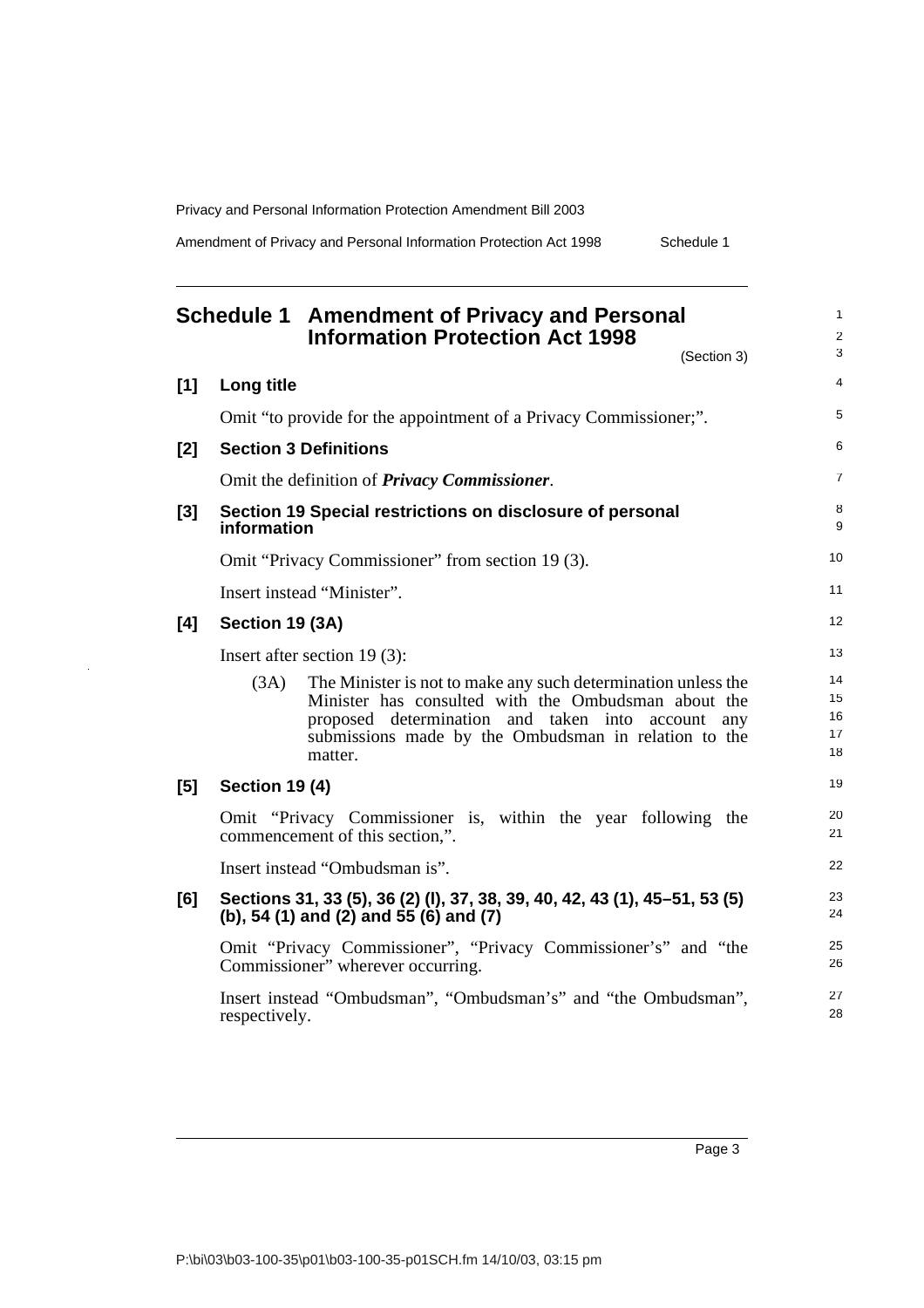Schedule 1 Amendment of Privacy and Personal Information Protection Act 1998

| $[7]$  | Part 4, heading                                                                            | 1              |
|--------|--------------------------------------------------------------------------------------------|----------------|
|        | Omit "Privacy Commissioner".                                                               | $\overline{2}$ |
|        | Insert instead "Privacy functions of Ombudsman".                                           | 3              |
| [8]    | Part 4, Division 1                                                                         | 4              |
|        | Omit the Division.                                                                         | 5              |
| [9]    | Part 4, Division 2, heading                                                                | 6              |
|        | <b>Omit "Functions of Privacy Commissioner".</b>                                           | 7              |
|        | Insert instead "General functions".                                                        | 8              |
| $[10]$ | <b>Section 36 General functions</b>                                                        | 9              |
|        | Omit section 36 (1).                                                                       | 10             |
| $[11]$ | <b>Section 36 (2)</b>                                                                      | 11             |
|        | Omit "In particular, the Privacy Commissioner has the following<br>functions".             | 12<br>13       |
|        | Insert instead "The Ombudsman has the following functions under this<br>Act".              | 14<br>15       |
| $[12]$ | Section 37 Requirement to give information                                                 | 16             |
|        | Insert "under this Act" after "functions" in section 37 (1).                               | 17             |
| $[13]$ | Section 41 Exempting agencies from complying with principles<br>and codes                  | 18<br>19       |
|        | Omit "Privacy Commissioner, with the approval of the Minister," from<br>section 41 $(1)$ . | 20<br>21       |
|        | Insert instead "Minister".                                                                 | 22             |
|        |                                                                                            |                |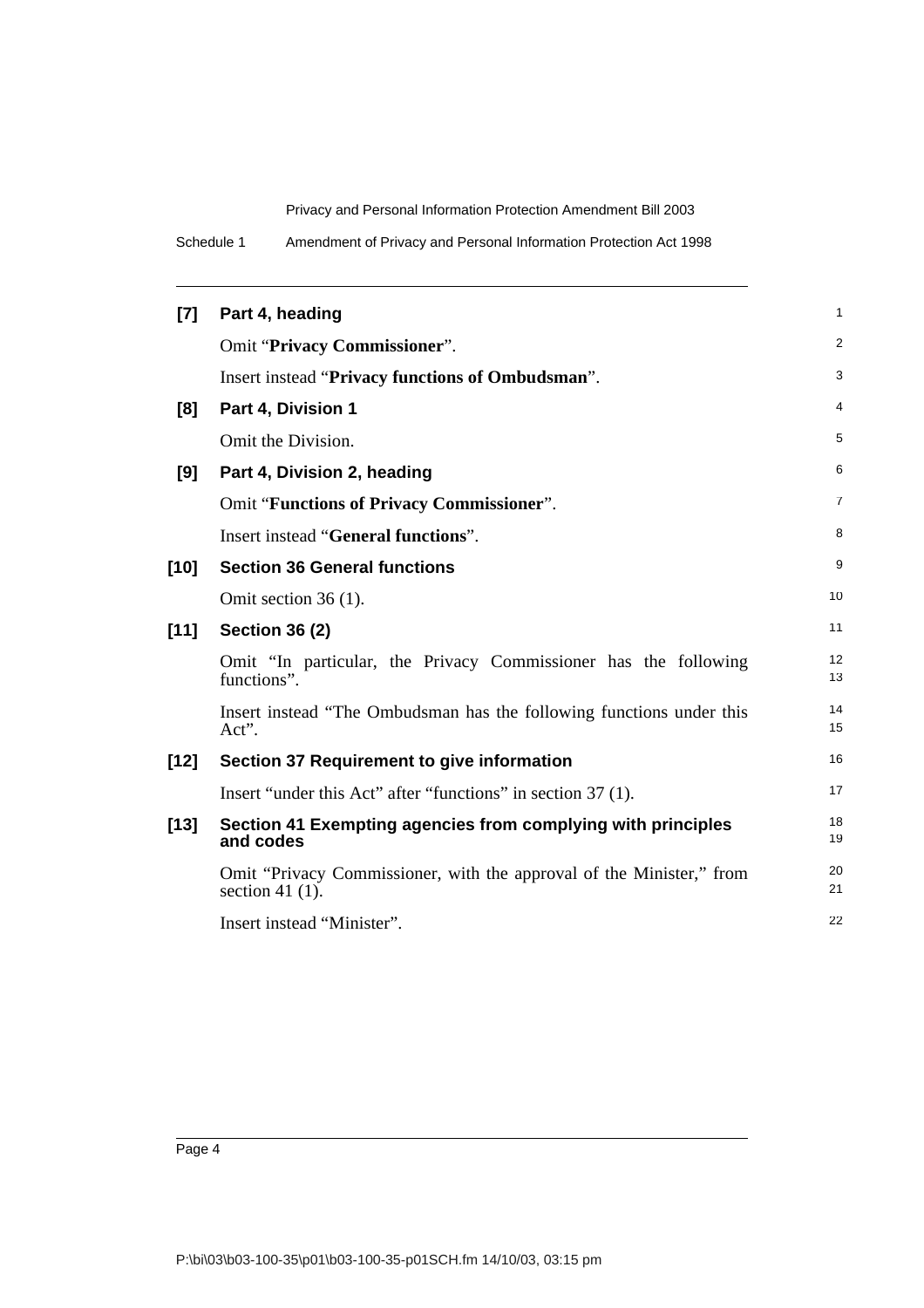Amendment of Privacy and Personal Information Protection Act 1998 Schedule 1

| $[14]$ | <b>Section 41 (3)</b>                                           |                                                                                                                                                                                                                                                                                                                                                         |  |  |
|--------|-----------------------------------------------------------------|---------------------------------------------------------------------------------------------------------------------------------------------------------------------------------------------------------------------------------------------------------------------------------------------------------------------------------------------------------|--|--|
|        |                                                                 | Omit the subsection. Insert instead:                                                                                                                                                                                                                                                                                                                    |  |  |
|        | (3)                                                             | The Minister is not to make a direction under this section<br>unless the Minister:                                                                                                                                                                                                                                                                      |  |  |
|        |                                                                 | has consulted with the Ombudsman about the proposed<br>(a)<br>direction and has taken into account any submissions<br>made by the Ombudsman in relation to the matter, and                                                                                                                                                                              |  |  |
|        |                                                                 | is satisfied that the public interest in requiring the<br>(b)<br>public sector agency to comply with the information<br>protection principle or privacy code of practice is<br>outweighed by the public interest in the Minister<br>making the direction.                                                                                               |  |  |
| $[15]$ |                                                                 | Section 42 Information about compliance arrangements                                                                                                                                                                                                                                                                                                    |  |  |
|        | from section 42 $(3)$ .                                         | Omit ", New South Wales Crime Commission or Ombudsman's Office"                                                                                                                                                                                                                                                                                         |  |  |
|        |                                                                 | Insert instead "or the New South Wales Crime Commission".                                                                                                                                                                                                                                                                                               |  |  |
| $[16]$ |                                                                 | Sections 44 and 64-68                                                                                                                                                                                                                                                                                                                                   |  |  |
|        | Omit the sections.                                              |                                                                                                                                                                                                                                                                                                                                                         |  |  |
| $[17]$ | Section 46 Preliminary assessment of privacy related complaints |                                                                                                                                                                                                                                                                                                                                                         |  |  |
|        |                                                                 | Insert after section 46 $(2)$ :                                                                                                                                                                                                                                                                                                                         |  |  |
|        | (2A)                                                            | If the subject-matter of the complaint relates to the conduct of<br>a public sector agency that is a public authority within the<br>meaning of the <i>Ombudsman Act 1974</i> , the Ombudsman may<br>decide not to deal with the complaint under this Division but<br>deal with it instead as a complaint under section 12 of the<br>Ombudsman Act 1974. |  |  |
| $[18]$ |                                                                 | Section 53 Internal review by public sector agencies                                                                                                                                                                                                                                                                                                    |  |  |
|        |                                                                 | Omit "Except as provided by section 54 (3), the" from section 53 (4).                                                                                                                                                                                                                                                                                   |  |  |
|        |                                                                 | Insert instead "The".                                                                                                                                                                                                                                                                                                                                   |  |  |
| $[19]$ |                                                                 | Section 54 Role of Ombudsman in internal review process                                                                                                                                                                                                                                                                                                 |  |  |
|        |                                                                 | Omit section 54 $(3)$ – $(5)$ .                                                                                                                                                                                                                                                                                                                         |  |  |
|        |                                                                 |                                                                                                                                                                                                                                                                                                                                                         |  |  |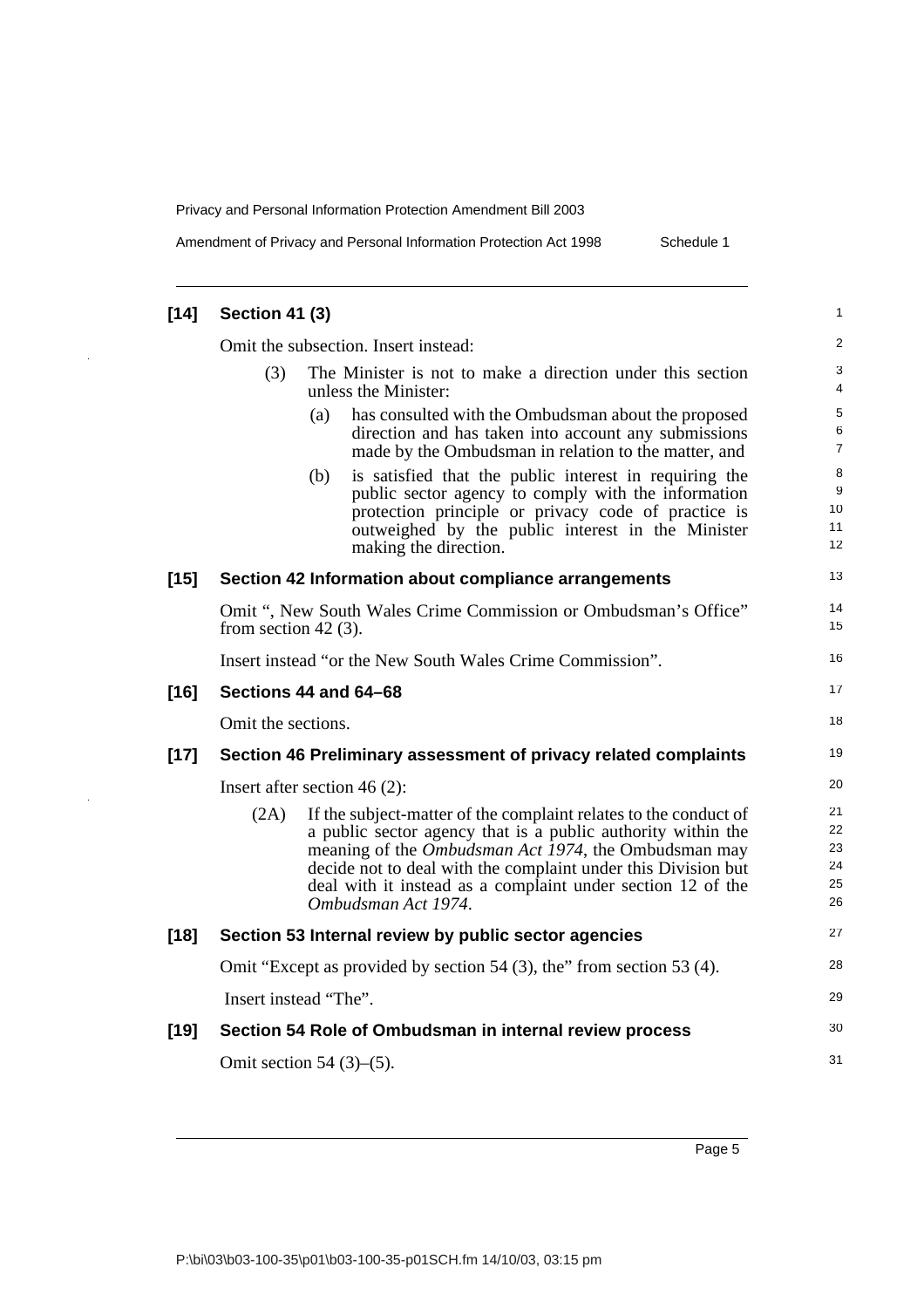Schedule 1 Amendment of Privacy and Personal Information Protection Act 1998

| [20]   |                        | <b>Part 7 Privacy Advisory Committee</b>                                                                                                                                                 | 1                    |
|--------|------------------------|------------------------------------------------------------------------------------------------------------------------------------------------------------------------------------------|----------------------|
|        | Omit the Part.         |                                                                                                                                                                                          | 2                    |
| $[21]$ |                        | <b>Section 75 Review of Act</b>                                                                                                                                                          | 3                    |
|        |                        | Omit "5 years" wherever occurring. Insert instead "6 years".                                                                                                                             | 4                    |
| $[22]$ | Section 75 (2A)        |                                                                                                                                                                                          | 5                    |
|        |                        | Insert after section $75(2)$ :                                                                                                                                                           | 6                    |
|        | (2A)                   | In undertaking the review, the Minister may not:                                                                                                                                         | 7                    |
|        |                        | investigate a matter relating to particular conduct, or<br>(a)                                                                                                                           | 8                    |
|        |                        | reconsider any decision of the Ombudsman to<br>(b)<br>investigate or not to investigate, or to discontinue the<br>investigation of, a particular complaint, or                           | 9<br>10<br>11        |
|        |                        | reconsider<br>finding,<br>(c)<br>any<br>recommendation,<br>determination or other decision of the Ombudsman in<br>relation to a particular investigation or complaint under<br>this Act. | 12<br>13<br>14<br>15 |
| $[23]$ | Schedules 1 and 2      |                                                                                                                                                                                          | 16                   |
|        | Omit the Schedules.    |                                                                                                                                                                                          | 17                   |
| $[24]$ |                        | Schedule 4 Savings, transitional and other provisions                                                                                                                                    | 18                   |
|        |                        | Insert before clause 1:                                                                                                                                                                  | 19                   |
|        | Part 1                 | <b>Preliminary</b>                                                                                                                                                                       | 20                   |
|        |                        |                                                                                                                                                                                          |                      |
| $[25]$ |                        | Schedule 4, clause 1 (1)                                                                                                                                                                 | 21                   |
|        |                        | Insert at the end of the subclause:                                                                                                                                                      | 22                   |
|        |                        | Privacy and Personal Information Protection Amendment Act<br>2003                                                                                                                        | 23<br>24             |
| $[26]$ | <b>Schedule 4</b>      |                                                                                                                                                                                          | 25                   |
|        | Insert after clause 1: |                                                                                                                                                                                          | 26                   |
|        | Part 2                 | Provisions consequent on enactment of<br>this Act                                                                                                                                        | 27<br>28             |

Page 6

 $\bar{z}$ 

 $\bar{z}$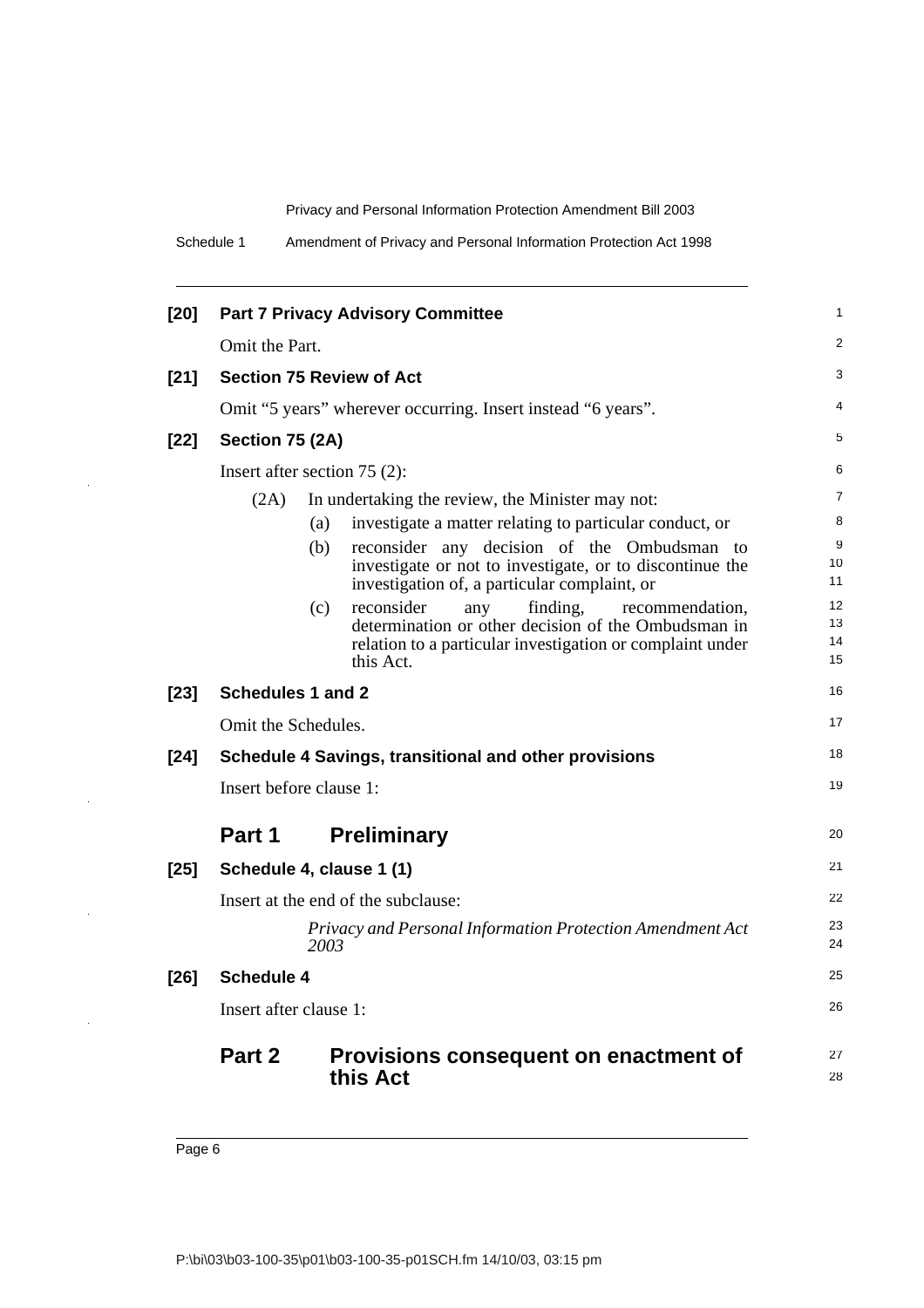Amendment of Privacy and Personal Information Protection Act 1998 Schedule 1

| <b>Schedule 4</b> |                                                                                                                                                                                                                                                                                                                                  |
|-------------------|----------------------------------------------------------------------------------------------------------------------------------------------------------------------------------------------------------------------------------------------------------------------------------------------------------------------------------|
|                   | Insert at the end of the Schedule with appropriate Part and clause numbers:                                                                                                                                                                                                                                                      |
| <b>Part</b>       | Provisions consequent on enactment of<br><b>Privacy and Personal Information</b><br><b>Protection Amendment Act 2003</b>                                                                                                                                                                                                         |
|                   | <b>Definition</b>                                                                                                                                                                                                                                                                                                                |
|                   | In this Part:                                                                                                                                                                                                                                                                                                                    |
|                   | <b>amending Act</b> means the Privacy and Personal Information<br><b>Protection Amendment Act 2003.</b>                                                                                                                                                                                                                          |
|                   | <b>Saving of certain matters</b>                                                                                                                                                                                                                                                                                                 |
| (1)               | Subject to the regulations, anything done by the Privacy<br>Commissioner in relation to the initiation, preparation or<br>development of a draft privacy code of practice before the<br>commencement of Schedule 1 [8] to the amending Act is, on<br>that commencement, taken to have been done by the<br>Ombudsman.             |
| (2)               | A complaint received by the Privacy Commissioner under this<br>Act before the commencement of Schedule 1 [8] to the<br>amending Act, but not concluded immediately before that<br>commencement, may, subject to the regulations, continue to<br>be dealt with by the Ombudsman under this Act as amended<br>by the amending Act. |
| (3)               | Subject to the regulations, a determination by the Privacy<br>Commissioner under section 19 (3) that was in force<br>immediately before the commencement of Schedule 1 [3] to<br>the amending Act is, on that commencement, taken to be a<br>determination by the Minister.                                                      |
| (4)               | Subject to the regulations, a direction made by the Privacy<br>Commissioner under section 41 that was in force immediately<br>before the commencement of Schedule 1 [13] to the amending<br>Act is, on that commencement, taken to be a direction made<br>by the Minister.                                                       |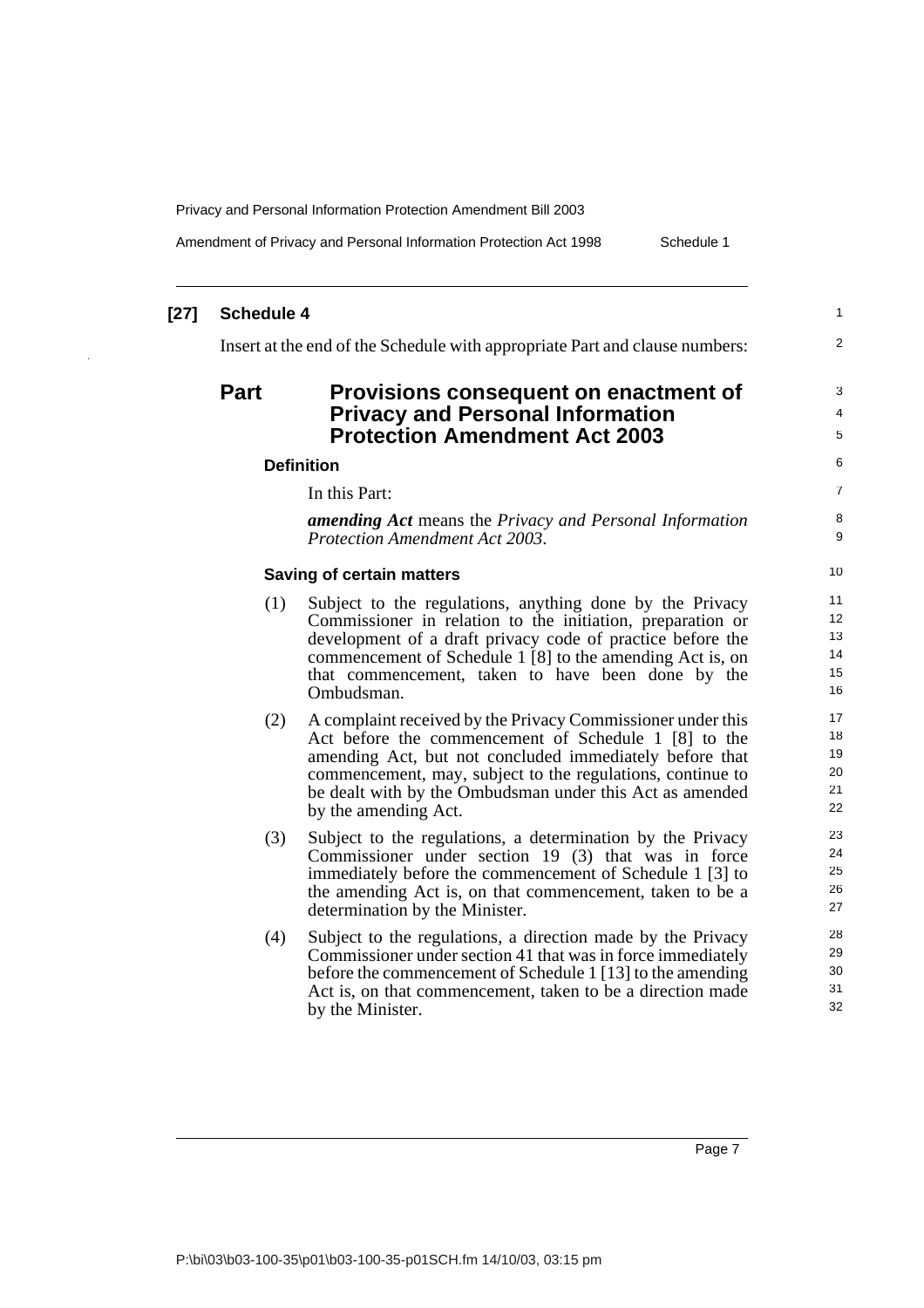| <b>Abolition of Privacy Advisory Committee</b>                 |                |
|----------------------------------------------------------------|----------------|
| The Privacy Advisory Committee is abolished.                   | $\overline{2}$ |
| A person who, immediately before the commencement of           | 3              |
| Schedule 1 [20] to the amending Act, held office as a member   | $\overline{4}$ |
| of the Privacy Advisory Committee, ceases to hold office on    | $\overline{5}$ |
| that commencement.                                             | 6              |
| A person who ceases to hold office because of subclause (2)    | $\overline{7}$ |
| is not entitled to any remuneration or compensation because    | $\,8\,$        |
| of the loss of that office.                                    | 9              |
| <b>Office of Privacy Commissioner</b>                          | 10             |
| The person holding office as Privacy Commissioner              | 11             |
| immediately before the commencement of Schedule 1 [8] to       | 12             |
| the amending Act ceases to hold office on that                 | 13             |
| commencement.                                                  | 14             |
| A person who ceases to hold office because of subclause (1)    | 15             |
| is not entitled to any remuneration or compensation because    | 16             |
| of the loss of that office.                                    | 17             |
| <b>Construction of references to Privacy Commissioner</b>      | 18             |
| A reference in any Act other than this Act, or in any          | 19             |
| instrument made under an Act, to the Privacy Commissioner      | 20             |
| (including any reference that is required to be construed as a | 21             |
| reference to the Privacy Commissioner) is to be construed as   | 22             |
| a reference to the Ombudsman.                                  | 23             |
|                                                                |                |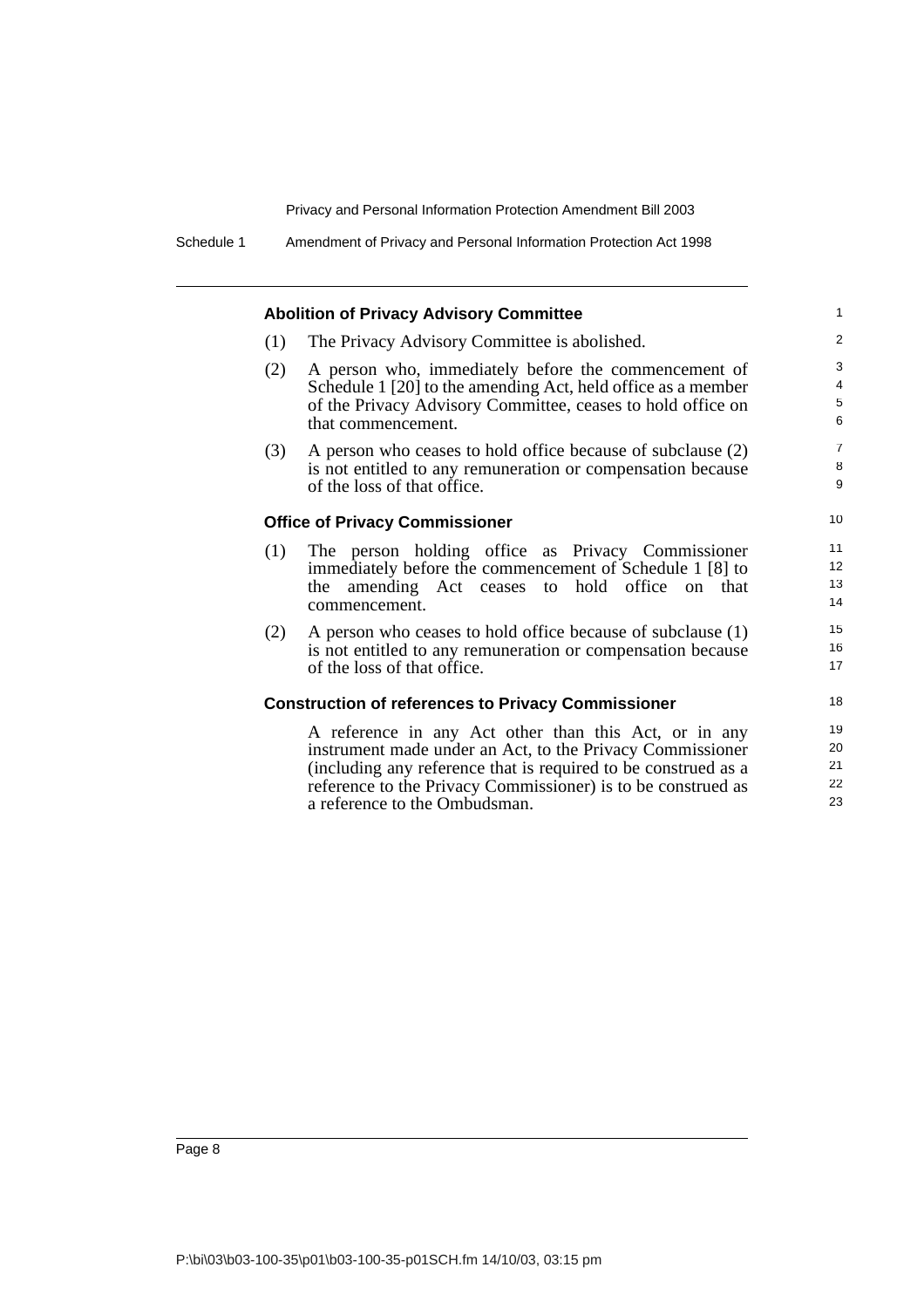Amendment of other legislation Schedule 2

<span id="page-14-0"></span>

|     | Schedule 2 Amendment of other legislation<br>(Section 4)                                                | $\mathbf{1}$<br>$\overline{2}$ |
|-----|---------------------------------------------------------------------------------------------------------|--------------------------------|
| 2.1 | <b>Children (Detention Centres) Regulation 2000</b>                                                     | 3                              |
| [1] | <b>Clause 29 Correspondence with external bodies</b>                                                    | 4                              |
|     | Omit "the Privacy Commissioner," from the definition of <i>privileged letter</i><br>in clause $29(1)$ . | 5<br>6                         |
| [2] | Clause 29 (3) (j)                                                                                       | $\overline{7}$                 |
|     | Omit the paragraph.                                                                                     | 8                              |
| 2.2 | <b>Crimes (Administration of Sentences) Regulation 2001</b>                                             | 9                              |
|     | <b>Dictionary</b>                                                                                       | 10                             |
|     | Omit "the Privacy Commissioner," from paragraph (a) of the definition of<br>exempt body.                | 11<br>12                       |
| 2.3 | Crimes (Forensic Procedures) Act 2000 No 59                                                             | 13                             |
|     | Sections 92 (2) (i) and 109 (2) (f)                                                                     | 14                             |
|     | Omit "complaint by the Privacy Commissioner" wherever occurring.                                        | 15                             |
|     | Insert instead "privacy-related complaint by the Ombudsman".                                            | 16                             |
| 2.4 | <b>Defamation Act 1974 No 18</b>                                                                        | 17                             |
| [1] | Section 17B Matters under Privacy and Personal Information<br><b>Protection Act 1998</b>                | 18<br>19                       |
|     | Omit section $17B(1)$ and $(2)$ .                                                                       | 20                             |
| [2] | Schedule 2 Proceedings of public concern and official and public<br>documents and records               | 21<br>22                       |
|     | Omit clause 2 (11).                                                                                     | 23                             |
| 2.5 | Freedom of Information Act 1989 No 5                                                                    | 24                             |
|     | <b>Schedule 2 Exempt bodies and offices</b>                                                             | 25                             |
|     | Omit the matter relating to the office of Privacy Commissioner.                                         | 26                             |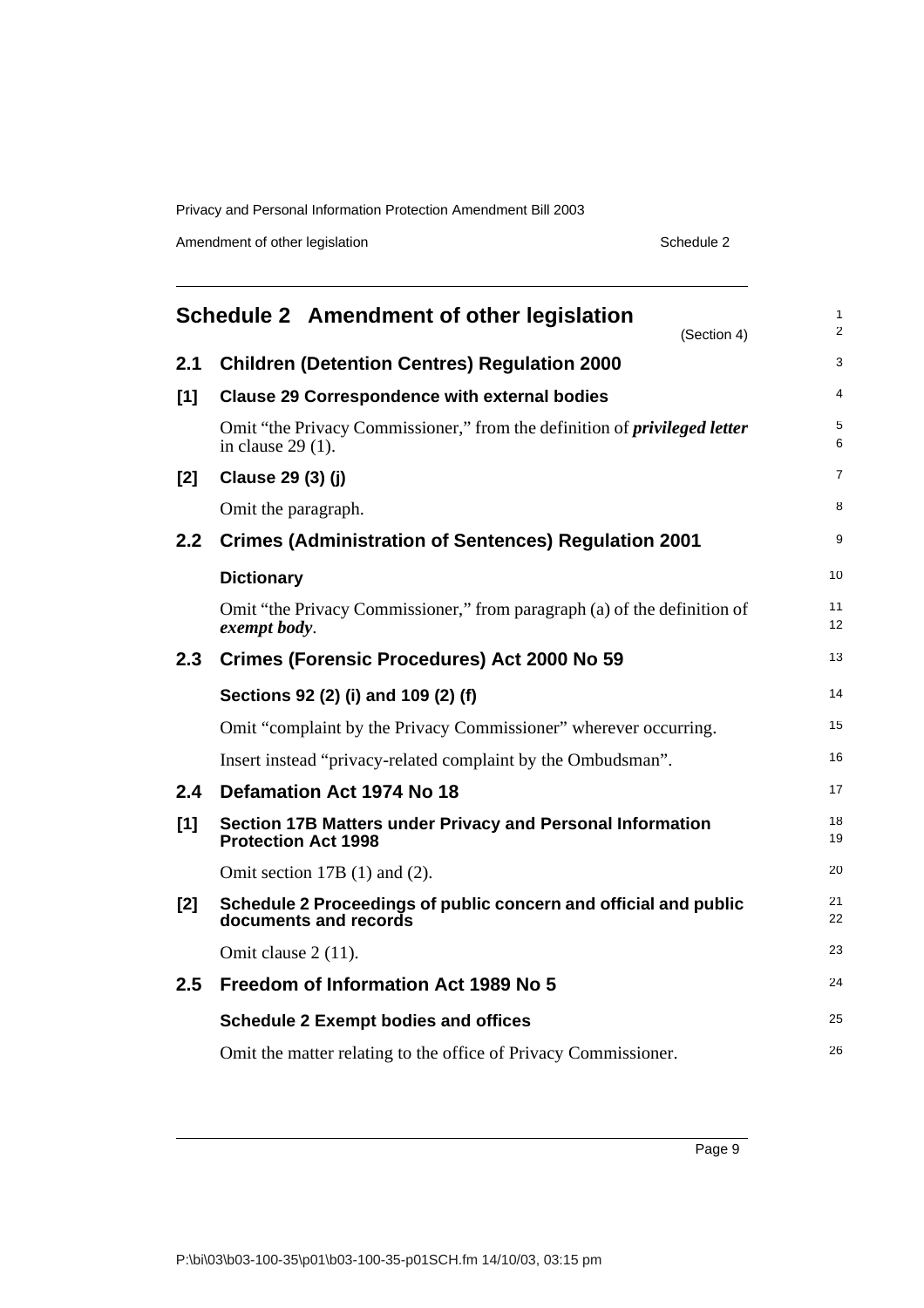| 2.6 <sup>°</sup> | <b>Freedom of Information Regulation 2000</b>                                                                                                                                                                                      | $\mathbf{1}$         |
|------------------|------------------------------------------------------------------------------------------------------------------------------------------------------------------------------------------------------------------------------------|----------------------|
|                  | <b>Schedule 4 Public offices</b>                                                                                                                                                                                                   | 2                    |
|                  | Omit the matter relating to the Privacy Commissioner from Part 2.                                                                                                                                                                  | 3                    |
| 2.7              | <b>Health Records and Information Privacy Act 2002 No 71</b>                                                                                                                                                                       | 4                    |
| [1]              | <b>Section 4 Definitions</b>                                                                                                                                                                                                       | $\overline{5}$       |
|                  | Omit the definition of <i>guidelines</i> from section $4(1)$ .                                                                                                                                                                     | 6                    |
| [2]              | Section 4 (1), definition of "Privacy Commissioner"                                                                                                                                                                                | $\overline{7}$       |
|                  | Omit the definition.                                                                                                                                                                                                               | 8                    |
| [3]              | Sections 24 (Ministerial guidelines), 28 (2) and 29 (a) and (b) and<br>clauses 3 (2), 4 (3), 10 (1) (d) (iii), (e) (iii) and (f) (iii) and 11 (1) (d)<br>(iii), (e) (iii) and (f) (iii) of Schedule $1$                            | 9<br>10<br>11        |
|                  | Omit "Privacy Commissioner" wherever occurring.                                                                                                                                                                                    | 12                   |
|                  | Insert instead "Minister".                                                                                                                                                                                                         | 13                   |
| [4]              | Sections 40, 42, 44-46, 47 (Reports and recommendations of<br>Ombudsman), 50 (Appearance by Ombudsman), 59–61, 63, 65<br>(including the note following section 65 (3)) and 67 and clause 2<br>(Ombudsman may exempt) of Schedule 2 | 14<br>15<br>16<br>17 |
|                  | Omit "Privacy Commissioner", "Privacy Commissioner's" and "the<br>Commissioner" wherever occurring.                                                                                                                                | 18<br>19             |
|                  | Insert instead "Ombudsman", "Ombudsman's" and "the Ombudsman",<br>respectively.                                                                                                                                                    | 20<br>21             |
| [5]              | Section 40 Preparation and making of health privacy codes of<br>practice                                                                                                                                                           | 22<br>23             |
|                  | Omit "Attorney General" from section 40 (4).                                                                                                                                                                                       | 24                   |
|                  | Insert instead "Minister administering the Privacy and Personal<br>Information Protection Act 1998".                                                                                                                               | 25<br>26             |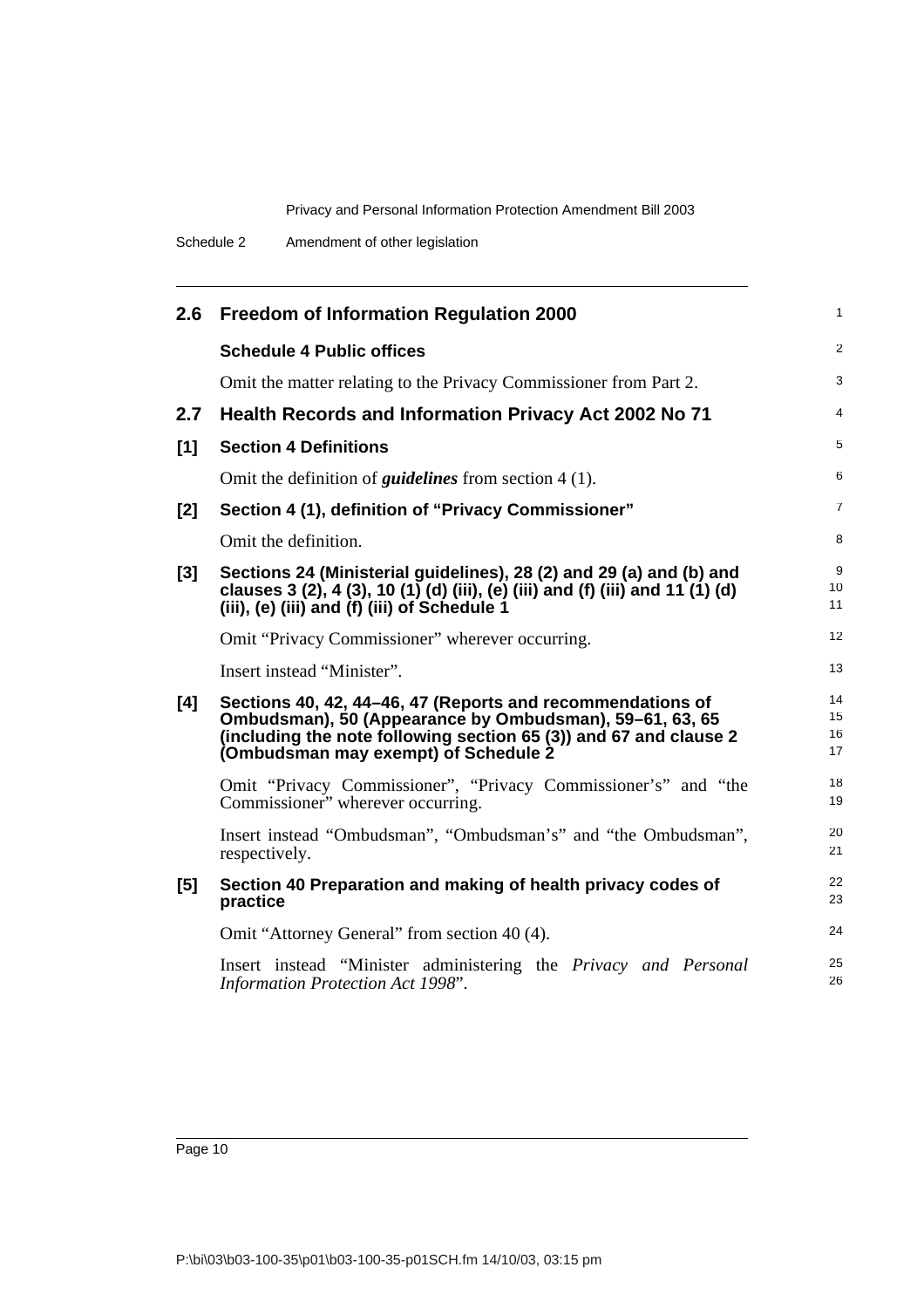Amendment of other legislation Schedule 2

| [6]    | Sections 43, 48 (including the note following section 48 (1)) and 66                         | $\mathbf{1}$        |
|--------|----------------------------------------------------------------------------------------------|---------------------|
|        | Omit "The Privacy Commissioner" and "the Privacy Commissioner"<br>wherever occurring.        | $\overline{2}$<br>3 |
|        | Insert instead "The Ombudsman" and "the Ombudsman", respectively.                            | 4                   |
| $[7]$  | Part 7, heading                                                                              | 5                   |
|        | Omit "Privacy Commissioner".                                                                 | 6                   |
|        | Insert instead "General functions".                                                          | $\overline{7}$      |
| [8]    | Section 58 Functions of Ombudsman under this Act                                             | 8                   |
|        | Omit "The Privacy Commissioner has the following functions".                                 | 9                   |
|        | Insert instead "The Ombudsman has the following functions under this<br>Act".                | 10<br>11            |
| [9]    | Section 58 (b)                                                                               | 12 <sup>2</sup>     |
|        | Omit "prepare and publish guidelines".                                                       | 13                  |
|        | Insert instead "issue guidelines, following consultation with the<br>Minister,".             | 14<br>15            |
| $[10]$ | Section 58, note                                                                             | 16                  |
|        | Omit the note at the end of the section.                                                     | 17                  |
| $[11]$ | Section 59 Requirement to give information                                                   | 18                  |
|        | Insert "under this Act" after "functions" in section 59 (1).                                 | 19                  |
| $[12]$ | Section 62 Exempting organisations from complying with<br><b>Principles and codes</b>        | 20<br>21            |
|        | Omit "Privacy Commissioner may, in accordance with this section," from<br>section 62 $(1)$ . | 22<br>23            |
|        | Insert instead "Minister may".                                                               | 24                  |
| $[13]$ | <b>Section 62 (3)</b>                                                                        | 25                  |
|        | Omit the subsection. Insert instead:                                                         | 26                  |
|        | (3)<br>The Minister is not to make a direction under this section<br>unless the Minister:    | 27<br>28            |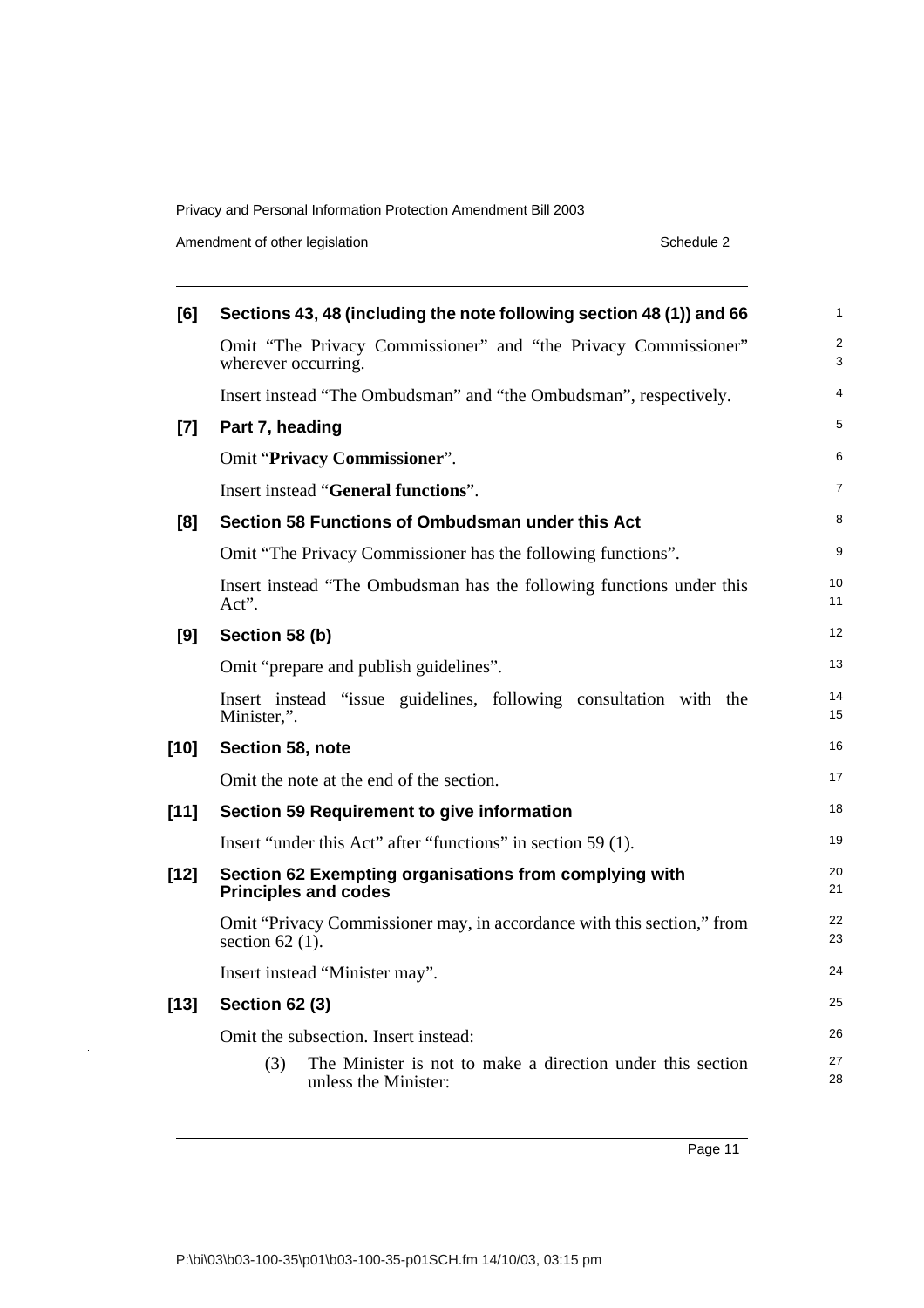|        |                                   |                   | has consulted with the Ombudsman and the Minister<br>(a)<br>administering the Privacy and Personal Information<br><i>Protection Act 1998</i> about the proposed direction and<br>has taken into account any submissions made by the<br>Ombudsman or that Minister in relation the matter, and | $\mathbf{1}$<br>$\overline{\mathbf{c}}$<br>3<br>4<br>5 |
|--------|-----------------------------------|-------------------|-----------------------------------------------------------------------------------------------------------------------------------------------------------------------------------------------------------------------------------------------------------------------------------------------|--------------------------------------------------------|
|        |                                   |                   | is satisfied that the public interest in requiring the<br>(b)<br>organisation to comply with the Health Privacy<br>Principle, the provision of Part 4 or the health privacy<br>code of practice is outweighed by the public interest in<br>the Minister making the direction.                 | 6<br>7<br>8<br>9<br>10                                 |
| $[14]$ |                                   |                   | Section 63 Information about compliance arrangements                                                                                                                                                                                                                                          | 11                                                     |
|        |                                   |                   | Omit ", New South Wales Crime Commission or Ombudsman's Office"<br>from section $63$ (3).                                                                                                                                                                                                     | 12<br>13                                               |
|        |                                   |                   | Insert instead "or the New South Wales Crime Commission".                                                                                                                                                                                                                                     | 14                                                     |
| [15]   |                                   | <b>Section 64</b> |                                                                                                                                                                                                                                                                                               | 15                                                     |
|        | Omit the section. Insert instead: |                   |                                                                                                                                                                                                                                                                                               | 16                                                     |
|        | 64                                |                   | Provisions relating to guidelines issued by Minister                                                                                                                                                                                                                                          | 17                                                     |
|        |                                   | (1)               | The guidelines issued by the Minister under this Act may<br>apply, adopt or incorporate any publication as in force for the<br>time being.                                                                                                                                                    | 18<br>19<br>20                                         |
|        |                                   | (2)               | Any such guidelines may, from time to time, be amended or<br>replaced. The procedure for amending or replacing guidelines<br>is the same as for the issuing of the guidelines unless the<br>Minister otherwise decides in respect of a particular<br>amendment.                               | 21<br>22<br>23<br>24<br>25                             |
|        |                                   | (3)               | The following provisions apply in relation to guidelines<br>issued by the Minister under this Act:                                                                                                                                                                                            | 26<br>27                                               |
|        |                                   |                   | before any such guidelines are issued, an impact<br>(a)<br>assessment statement must be prepared,                                                                                                                                                                                             | 28<br>29                                               |
|        |                                   |                   | the draft guidelines and impact assessment statement<br>(b)<br>must be publicly exhibited for a period of at least 21<br>days to allow for public comment on the draft<br>guidelines,                                                                                                         | 30<br>31<br>32<br>33                                   |

 $[15]$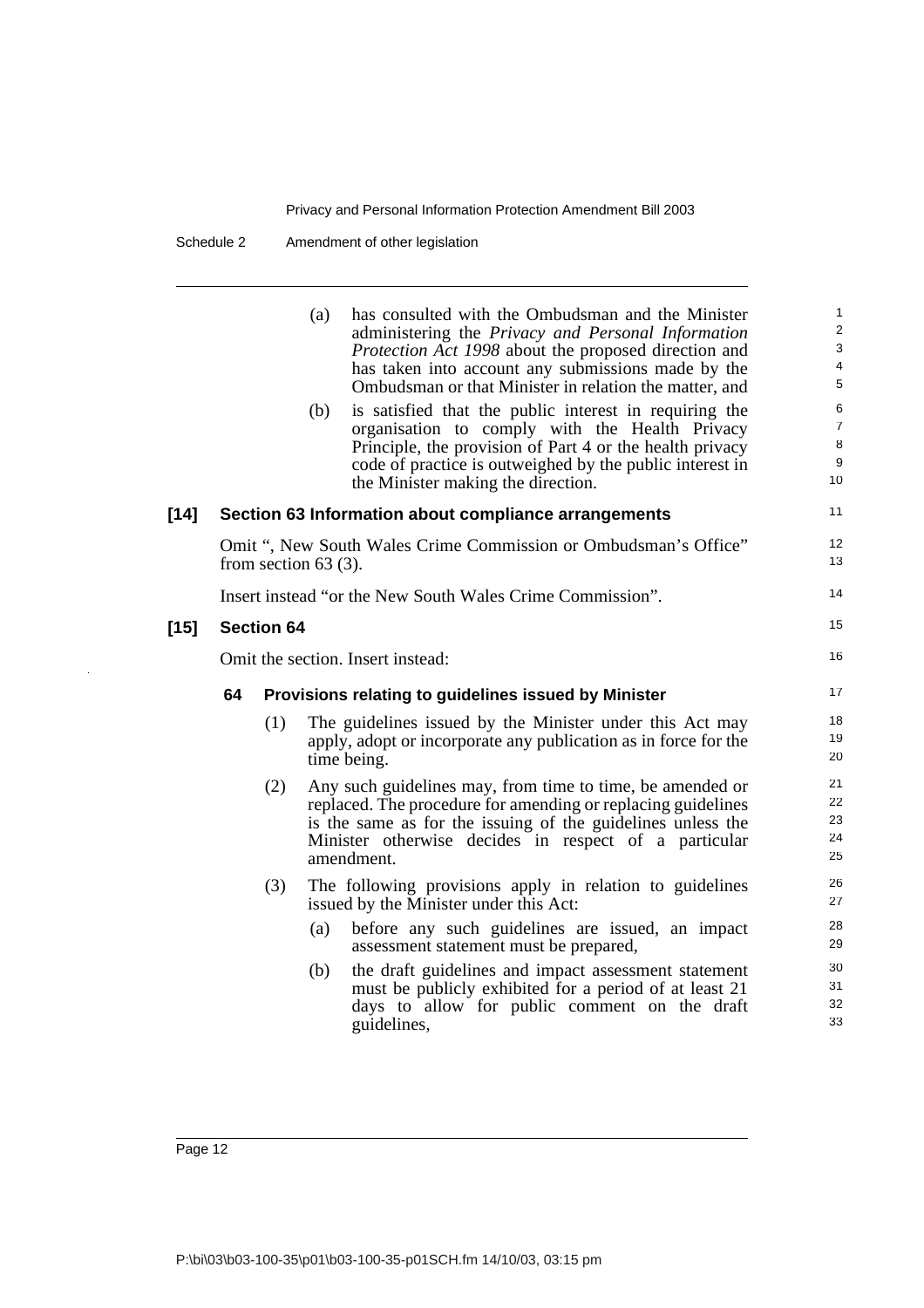Amendment of other legislation Schedule 2

÷,

 $\hat{\boldsymbol{\tau}}$ 

|        |                                                 | (c) | the Minister is to consult with the Ombudsman about<br>the draft guidelines and take into account any<br>submissions made by the Ombudsman in relation to the<br>draft guidelines. | 1<br>$\overline{2}$<br>3<br>4 |  |
|--------|-------------------------------------------------|-----|------------------------------------------------------------------------------------------------------------------------------------------------------------------------------------|-------------------------------|--|
| $[16]$ |                                                 |     | Sections 70 (1) (a) (ii) and 72 (1) (b)                                                                                                                                            | 5                             |  |
|        |                                                 |     | Omit "Privacy Commissioner" wherever occurring.                                                                                                                                    | 6                             |  |
|        | Insert instead "Ombudsman under this Act".      |     |                                                                                                                                                                                    |                               |  |
| $[17]$ | <b>Section 78 Review of Act</b>                 |     |                                                                                                                                                                                    |                               |  |
|        | Insert after section 78 (2):                    |     |                                                                                                                                                                                    |                               |  |
|        | (2A)                                            |     | In undertaking the review, the Minister may not:                                                                                                                                   |                               |  |
|        |                                                 | (a) | investigate a matter relating to particular conduct, or                                                                                                                            | 11                            |  |
|        |                                                 | (b) | reconsider any decision of the Ombudsman to                                                                                                                                        | 12                            |  |
|        |                                                 |     | investigate or not to investigate, or to discontinue the<br>investigation of, a particular complaint, or                                                                           | 13<br>14                      |  |
|        |                                                 | (c) | reconsider<br>finding,<br>recommendation,<br>any                                                                                                                                   | 15                            |  |
|        |                                                 |     | determination or other decision of the Ombudsman in                                                                                                                                | 16<br>17                      |  |
|        |                                                 |     | relation to a particular investigation or complaint under<br>this Act.                                                                                                             | 18                            |  |
| $[18]$ |                                                 |     | <b>Schedule 2 Savings and transitional provisions</b>                                                                                                                              | 19                            |  |
|        | Insert at the end of clause $1(1)$ :            |     |                                                                                                                                                                                    |                               |  |
|        |                                                 |     | Privacy and Personal Information Protection Amendment Act<br>2003, but only to the extent that it amends this Act                                                                  | 21<br>22                      |  |
| $[19]$ | <b>Protection Act 1998</b>                      |     | <b>Schedule 3 Amendment of Privacy and Personal Information</b>                                                                                                                    | 23<br>24                      |  |
|        | Omit items [9], [16], [20], [22] and [23].      |     |                                                                                                                                                                                    |                               |  |
| $[20]$ | Schedule 3 [18], [21] and [25]                  |     |                                                                                                                                                                                    |                               |  |
|        | Omit "Privacy Commissioner" wherever occurring. |     |                                                                                                                                                                                    |                               |  |
|        | Insert instead "Ombudsman".                     |     |                                                                                                                                                                                    |                               |  |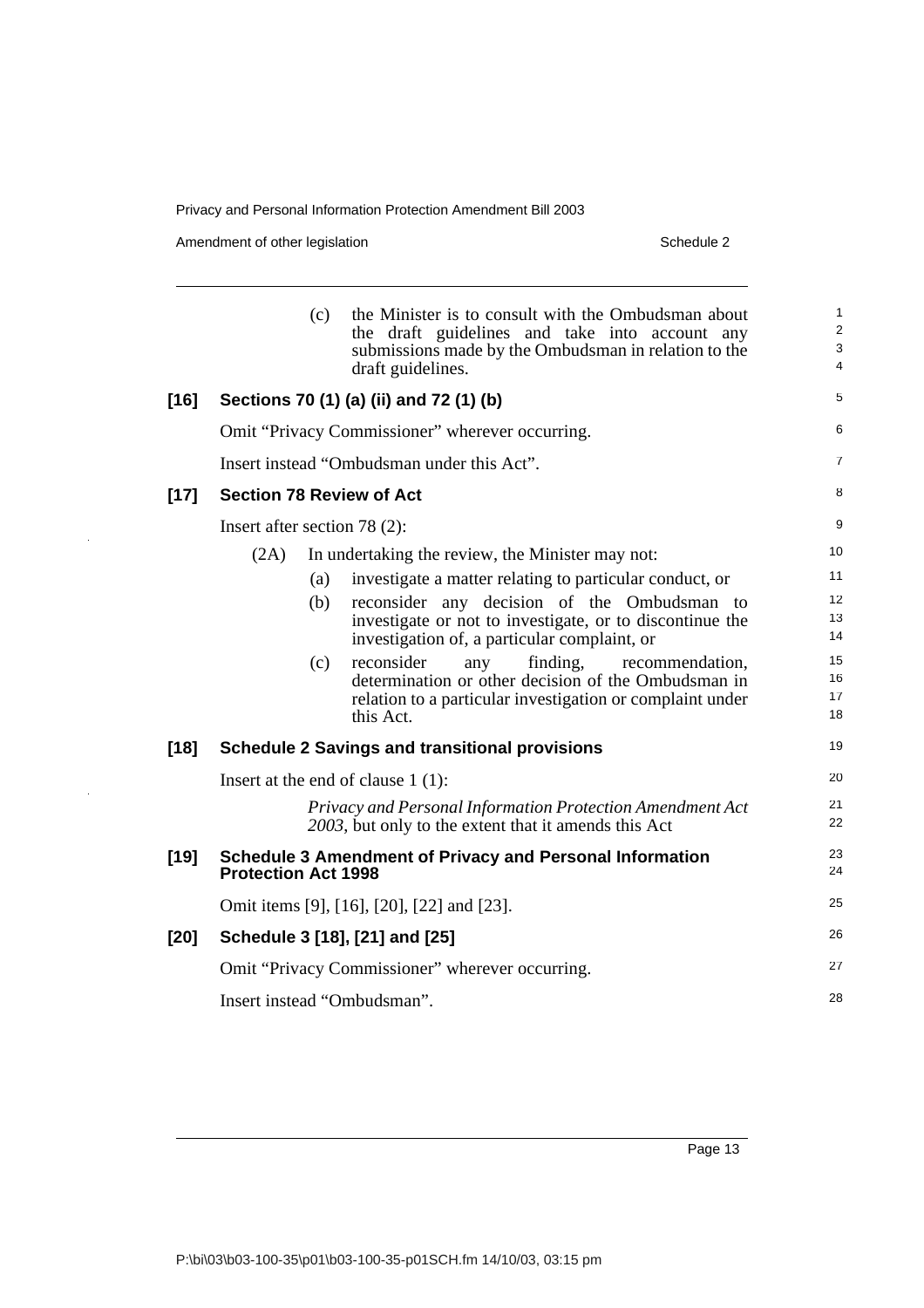| 2.8              | Ombudsman Act 1974 No 68                                                                         | 1              |
|------------------|--------------------------------------------------------------------------------------------------|----------------|
| [1]              | <b>Section 10 Delegation</b>                                                                     | $\overline{2}$ |
|                  | Insert "under this or any other Act" after "any functions of the<br>Ombudsman" in section 10(1). | 3<br>4         |
| [2]              | <b>Section 23 Expert assistance</b>                                                              | 5              |
|                  | Insert "under this or any other Act" after "functions".                                          | 6              |
| $\left[3\right]$ | Schedule 1 Excluded conduct of public authorities                                                | 7              |
|                  | Omit item 17.                                                                                    | 8              |
| [4]              | <b>Schedule 1A Agencies</b>                                                                      | 9              |
|                  | Omit "Privacy Commissioner".                                                                     | 10             |
| 2.9              | Road Transport (Driver Licensing) Act 1998 No 99                                                 | 11             |
|                  | Section 41 Release of photographs prohibited                                                     | 12             |
|                  | Omit "Privacy Commissioner" from section 41 (2).                                                 | 13             |
|                  | Insert instead "Ombudsman".                                                                      | 14             |
|                  | 2.10 Road Transport (Safety and Traffic Management) (Road<br><b>Rules) Regulation 1999</b>       | 15<br>16       |
|                  | <b>Clause 126I Release of photographs prohibited</b>                                             | 17             |
|                  | Omit "Privacy Commissioner" from clause 126I (2).                                                | 18             |
|                  | Insert instead "Ombudsman".                                                                      | 19             |
|                  | 2.11 Roads Act 1993 No 33                                                                        | 20             |
|                  | Section 250A Approved camera recording devices-toll offences                                     | 21             |
|                  | Omit "Privacy Commissioner" from section 250A (5).                                               | 22             |
|                  | Insert instead "Ombudsman".                                                                      | 23             |